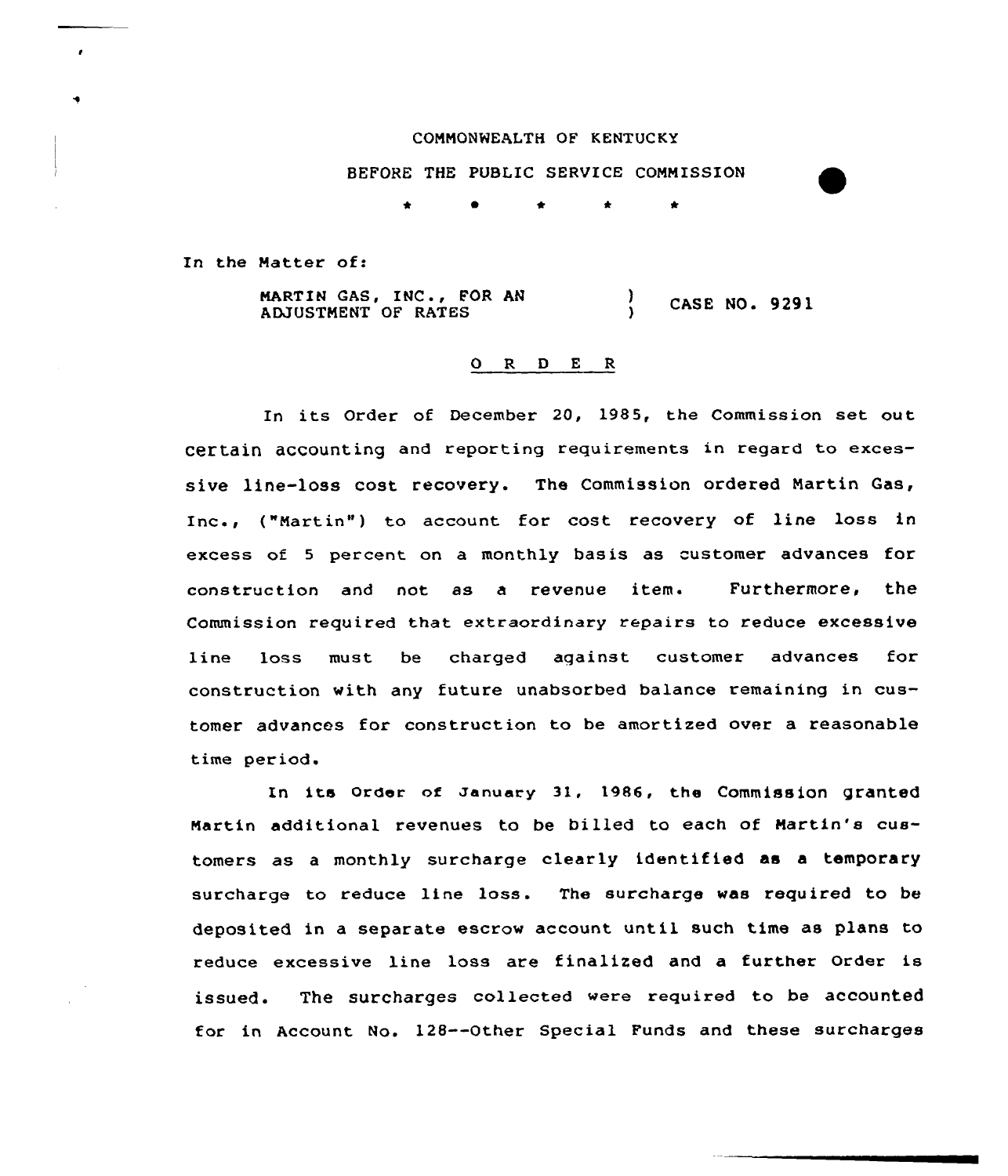billed were required to be accounted for as Customer Advances for Construction in Account No. 252 and not as a revenue. The surcharge was to continue for no longer than 12 months from January 31, 1986, and no monies were to be expended from the escrowed surcharge until authorized by the Commission in a subsequent Order. The Commission further ordered Martin to file monthly reports of the amount of surcharge billed, collected and deposited in escrow.

This Order addresses the Commission's findings and determinations in regard to the disposition of monies received from excessive line loss recovery and the temporary surcharge to reduce excessive line loss.

According to the Uniform System of Accounts, Account No. 252--Customer Advances for Construction shall include advances by customers for construction which are to be refunded either wholly or in part. When a customer is refunded the entire amount to which he is entitled, according to the agreement or rule under which the advance was made, the balance, if any, remaining in this account shall be credited to the respective plant account. It is under these guidelines of the Uniform System of Accounts that the Commission intends to monitor the funds collected from the temporary surcharge and excessive line loss allowed for rate-making purposes in this case.

# Accounting and Reporting Considerations

The Order of December 20, l985, allowed full recovery of 54,362 Mcf of purchased gas on sales of 45,095 Mcf of gas. The blended cost of gas at that time was \$4.313 per Mcf. The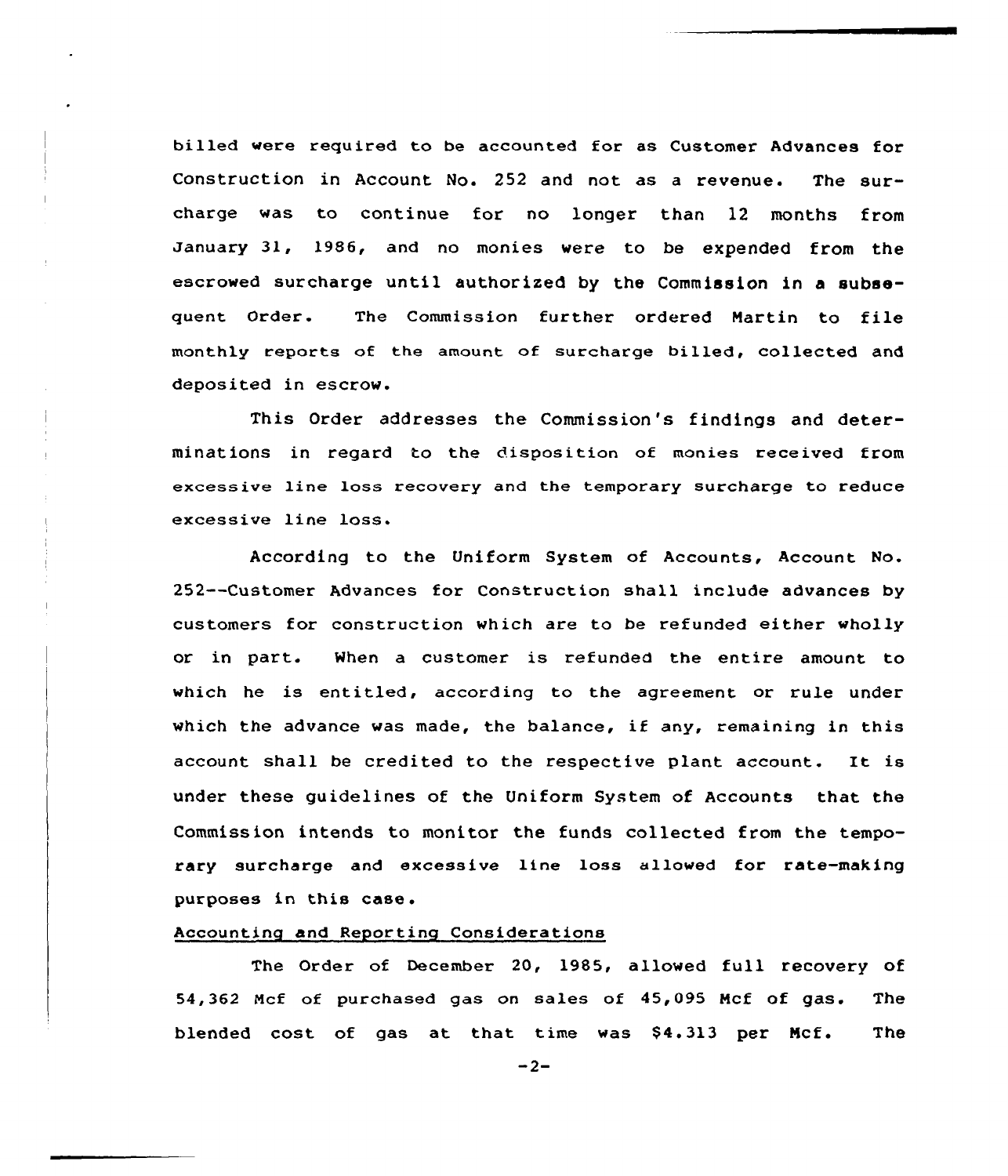allowance of the complete line loss of 17 05 percent amounts to a per Mcf charge above the typical 5 percent line loss of  $65.96$ . In the Order of January 31, 1986, the Commission granted Martin a S3.12 surcharge per each customer per month.

To effectively monitor the collection and use of these funds the Commission is of the opinion that a monthly report provided to the Commission no later than 25 days after the close of the calendar month is necessary. These reports should include the following:

1. The Ncf volume of gas sold, current month and cumulative since December 20, 1985.

2. The Mcf volume of gas purchased, current month and cumulative since December 20, 1985.

3. The total amount billed from the S3.12 surcharge, current month and cumulative since January 31, 1986.

4. The total amount collected from the \$3.12 surcharge, current month and cumulative since January 31, 1986.

5. The total amount billed from the 65.94 per Mcf cost recovery of excessive line loss, current month and cumulative since December 20, 1985.

6. The total amount cnllectod from the 65.9\$ per Ncf cost recovery of excessive line loss, current month and cumulative since December 20, 1985.

7. Amount deposited into escrow account for the \$3.12 surcharge, current month and cumulative since January 31, 1986.

$$
-3-
$$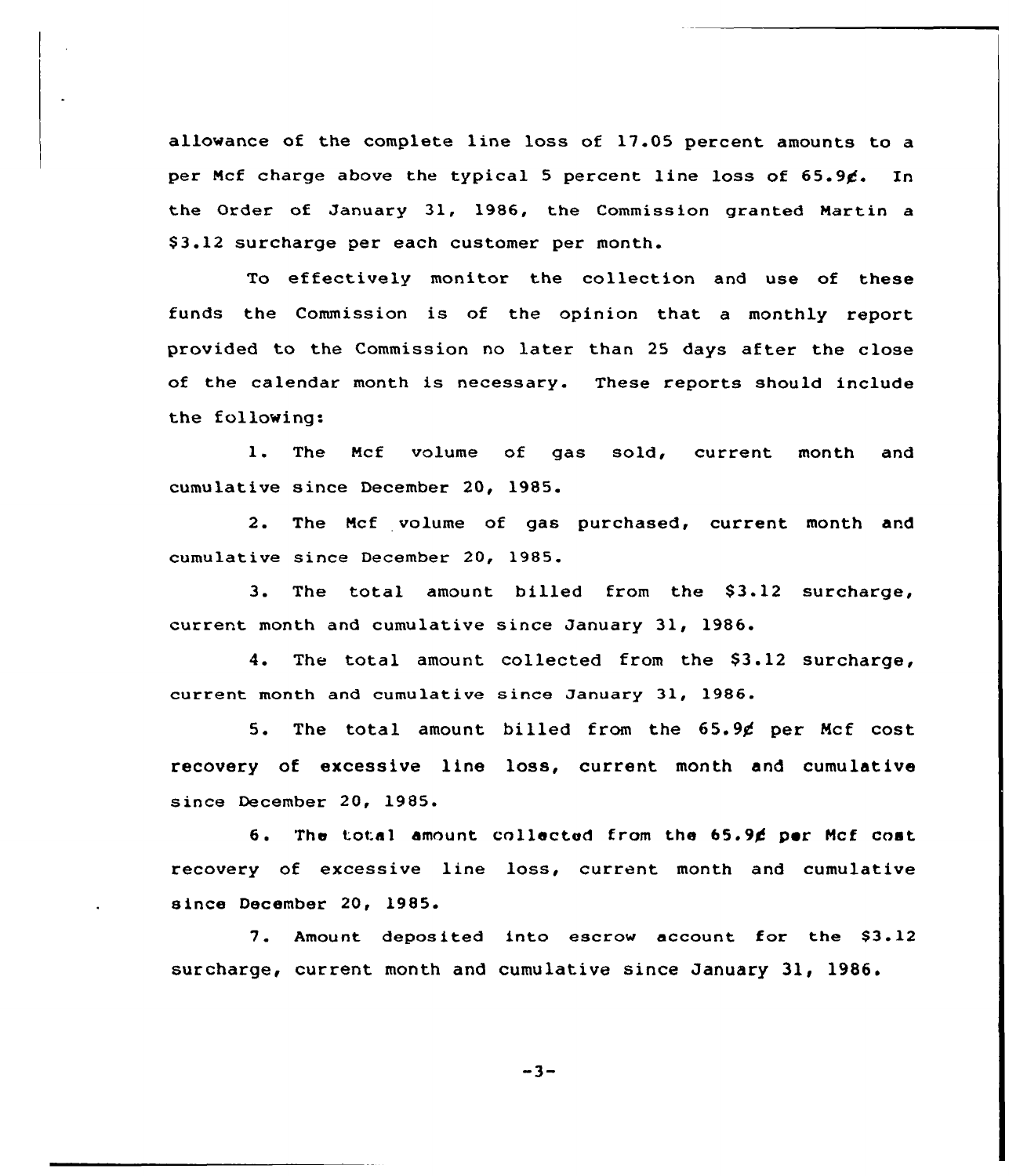8. Amount deposited into escrow accounts from revenues derived from the 65.9¢ per Mcf cost recovery of excessive line loss, current month and cumulative since December 20, 1985.

9. Complete details of the use of the proceeds of the 65.94 per Ncf cost recovery of excessive line loss not deposited into the escrow account, current month and cumulative since December 20, 1985.

10. The journal entries to record credits to Account No. 252--Customer Advances far Construction resulting from the collection af the surcharge and cost recovery of excessive line loss.

Complete details of all expenditures from escrowed funds to at least include:

a. The vendors

b. <sup>A</sup> description of purchase;

c. The date; and

d. The amount.

12. Complete details of all additional expenditures for extraordinary repairs and replacements to at least include:

a. The vendor;

b. <sup>A</sup> description of purchase;

c. The dater and

d. The amount.

13. The journal entries recording any debit entries to Account No. 252--Customer Advances for Construction.

14. Detailed income statement and balance sheet.

15. Outstanding balance to Columbia Gas.

16. Interest accrued on balance owed to Columbia Gas.

 $-4-$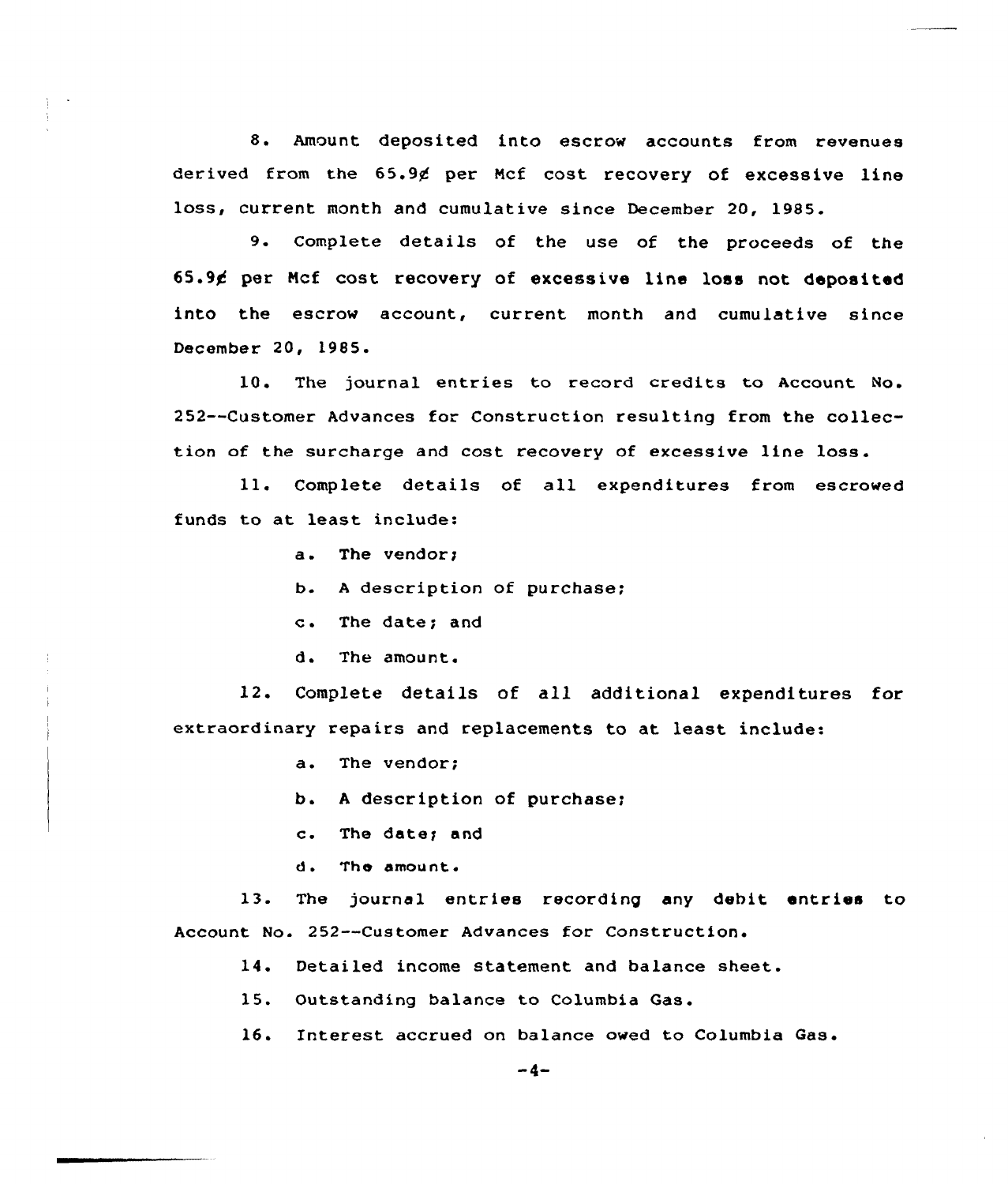As this Order is being issued during May 1986, reports for December 1985, January, February and March 1986, should be provided with the April 1986 report due May 25, 1986.

## Engineering and Reporting Considerations

The Commission is of the opinion that construction on the Martin Gas system during 1986 should focus primarily on the replacement of mains. An exception will be where a threat to public safety exists or significant line loss is occurring from a leak on pipe other than a main. The Commission is aware that some service lines and meters need replacement, and that for economical and logistical reasons an unsafe service line and meter should be replaced at the same time that section of main is replaced. However, the Receiver should act prudently when deciding to expend funds for service line and meter replacement, keeping in mind that the principal purpose of the surcharge is to replace mains.

<sup>A</sup> construction schedule is provided based upon the presumption that Martin's principal source of line loss is leaks on its gas mains. It is also necessary that <sup>a</sup> system map be developed for Martin Gas. The Commission has been advised by the Receiver that maps already exist which depict the gas lines that comprise the Martin Gas system. However, a preliminary review of these maps shows that additional detail needs to be included. Therefore, the construction schedule requires the Receiver to add certain information to make the system map complete and more meaningful.

In the course of replacing mains the Receiver has requested that the construction be coordinated with the current work on

 $-5-$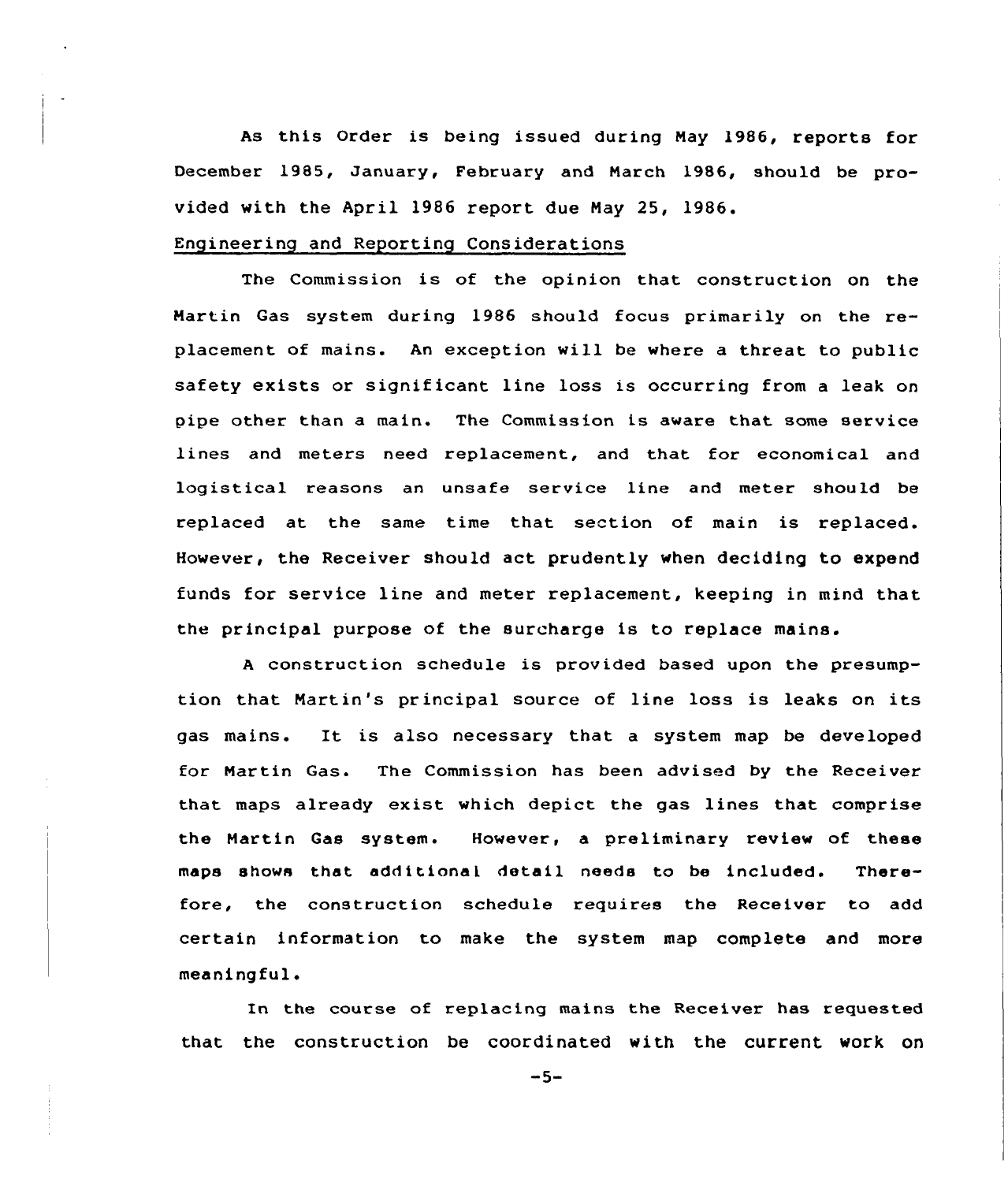water mains being conducted by the city of Nartin. While the Commission's regulations do not specifically prohibit gas mains and water mains from occupying the same trench, such a practice can increase the potential for damage to the gas line from excavators and others. However, this practice is followed frequently and with the proper safety precautions the potential for damage to the gas main can be minimized. The Receiver is reminded that 807 KAR 5:022, Section 7(12)(e), requires that tracer wire with warning tape, or tracer tape, be used to help locate the pipe and warn excavators of the presence of a plastic gas main. Martin Gas also needs to establish an effective working relationship with the Nartin Water Company to minimize the potential for damage to the gas mains in the future. The construction schedule provides guidelines which the Receiver should follow regarding the use of a common trench for gas and water mains.

Construction Schedule.

Step l. <sup>A</sup> system map shall be developed for the Martin Gas system. Using the maps produced for the city of Nartin's water system, which include the location of gas lines, additional detail shall be added which depicts:

 $\ddot{\mathbf{a}}$ . The size of the various lines which comprise the Nartin Gas system.

- Location of the key valves. ь.
- $c_{\bullet}$ Border station location.
- d. Location of regulator stations.
- e. System feed points.
- $E$ . Operating and test pressures.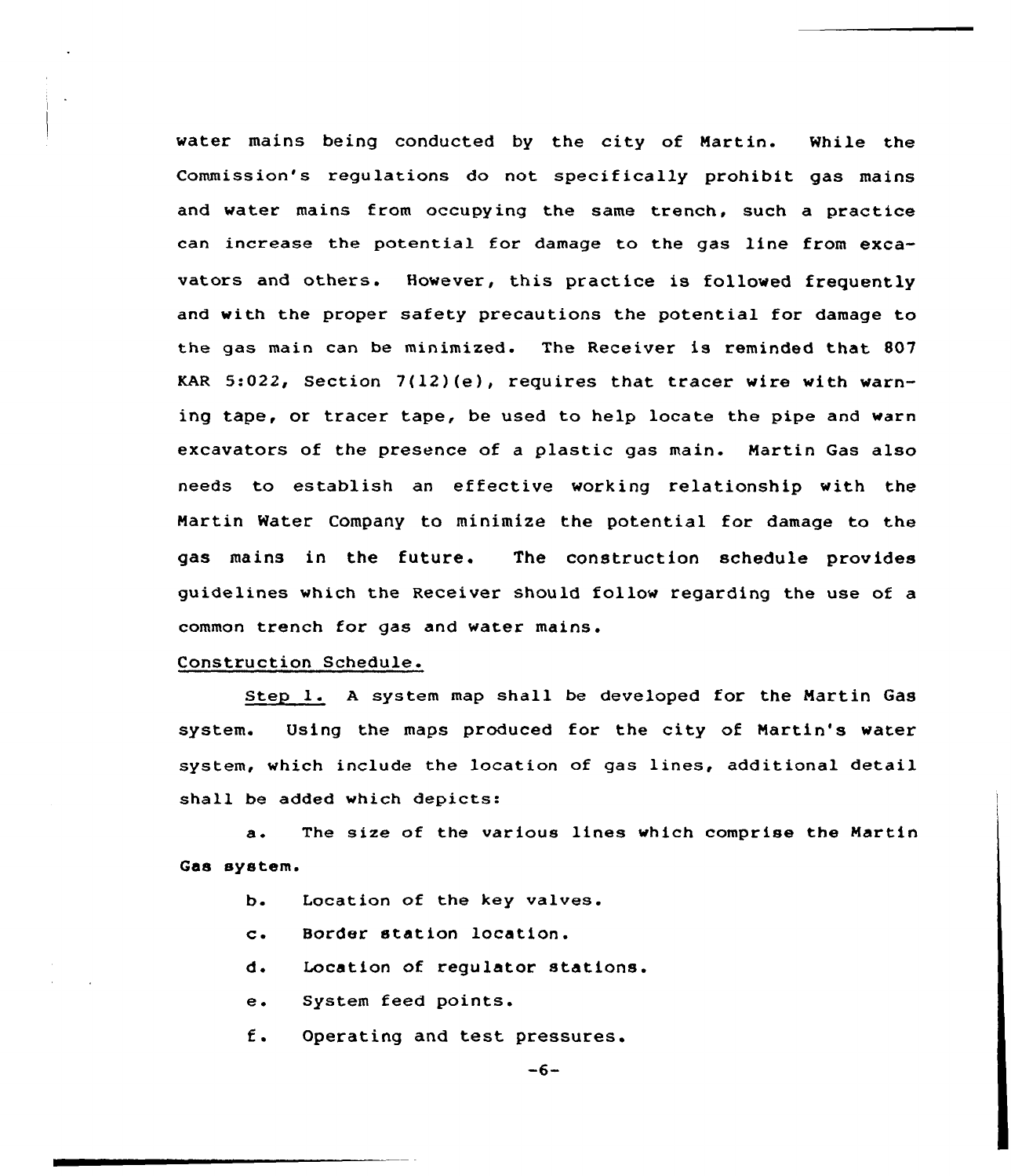- g. Right-of-way ownership.
- h. Nile post information.

This information may be included while Step 2 is in progress. However, the system map shall be completed and a copy submitted to the Commission for review no later than 90 days from the date of this Order. With the copy af the system map the Receiver shall also provide an itemized statement which lists all the costs incurred for the development of the system map.

Step 2. Upon receipt of this Order the Receiver shall begin construction on the Martin Gas system to replace all sections of main that have deteriorated to the point that a threat to public safety exists or significant line loss is occurring due to their condition. This construction shall continue through the remainder of the calendar year, or as long as weather permits.

For the reasons stated herein the Receiver may coordinate such construction with the on-going activities of the Martin Water Company as they proceed with installation of new water mains. However, to the extent that the Receiver chooses to use a common trench with the water mains the following guidelines shall be followed:

a. In all instances the gas main shall be located above the water main.

b. Separation between the gas and water mains shall be a minimum of eighteen inches.

c. Tracer wire with warning tape, or tracer tape, shall be installed with the gas mains with a minimum six inches of separation from the gas mains.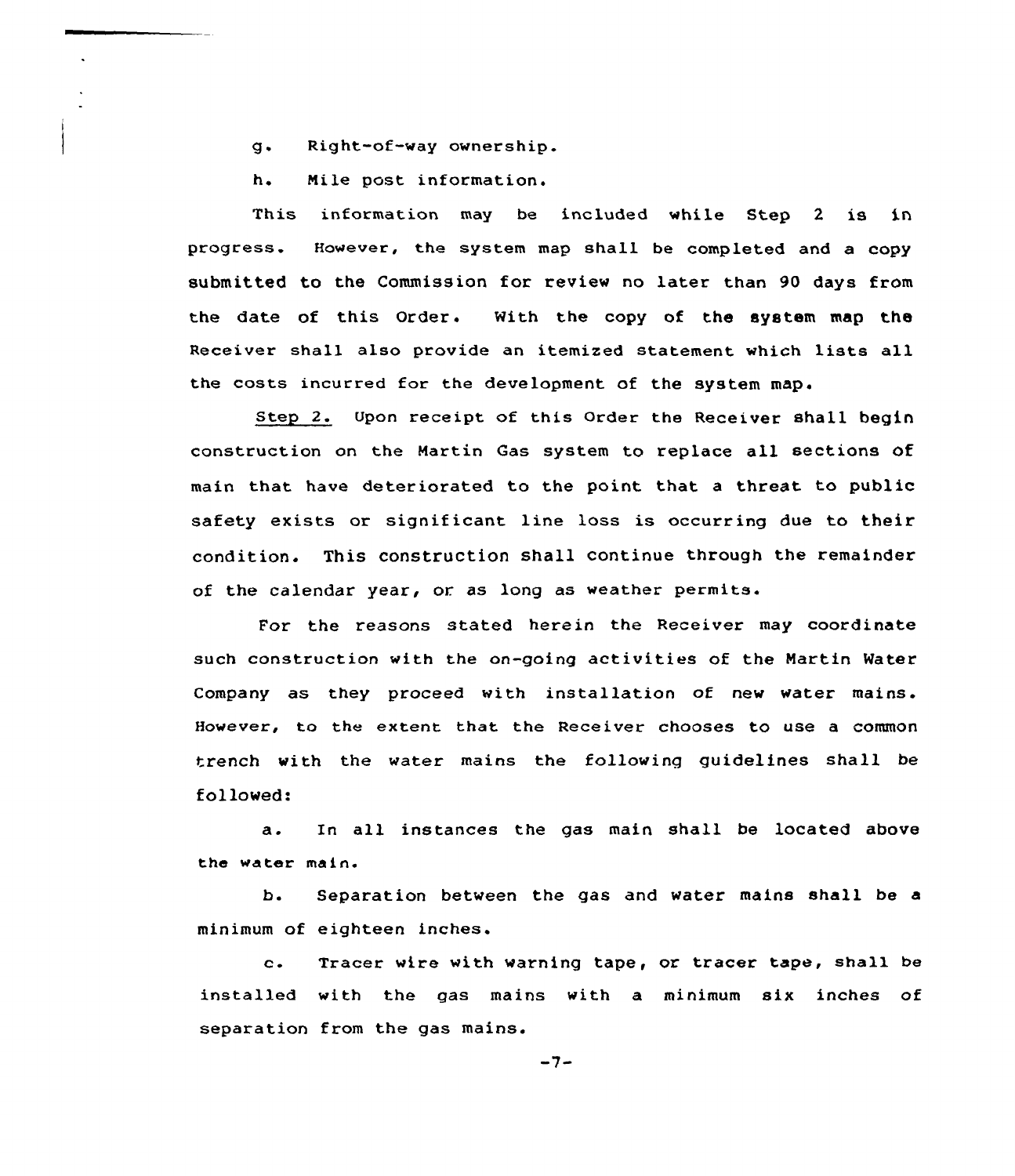d. The common trench shall be <sup>a</sup> minimum of three feet wide in order to allow the required separation to be accomplished.

At the end of each calendar month the Receiver shall submit <sup>a</sup> report to the Commission regarding the construction activity on the Martin Gas system that has been completed during that month. Each report shall include: identification (by location) of the section of main replaced and any service lines and meters that were replaced; the size, type and amount of pipe installed; and the costs incurred for materials, labor, paving and related activities to complete the construction.

### FINDINGS AND ORDERS

The Commission, after consideration of the record and being advised, is of the opinion and finds that:

l. If Martin is to successfully implement <sup>a</sup> program of excessive line loss reduction, at a minimum, it must comply with the accounting and engineering considerations herein.

2. Martin should be authorized to make expenditures from escrowed funds in Account No. 12B--Other Special Funds for extraordinary repairs and replacements in accordance with the accounting and engineering considerations herein.

IT IS THEREFORE ORDERED that:

1. Martin shall comply with the accounting and engineering considerations herein described.

2. Martin is authorized to make expenditures from Account No. 128--Other Special Funds for extraordinary repairs and replacements.

 $-8-$